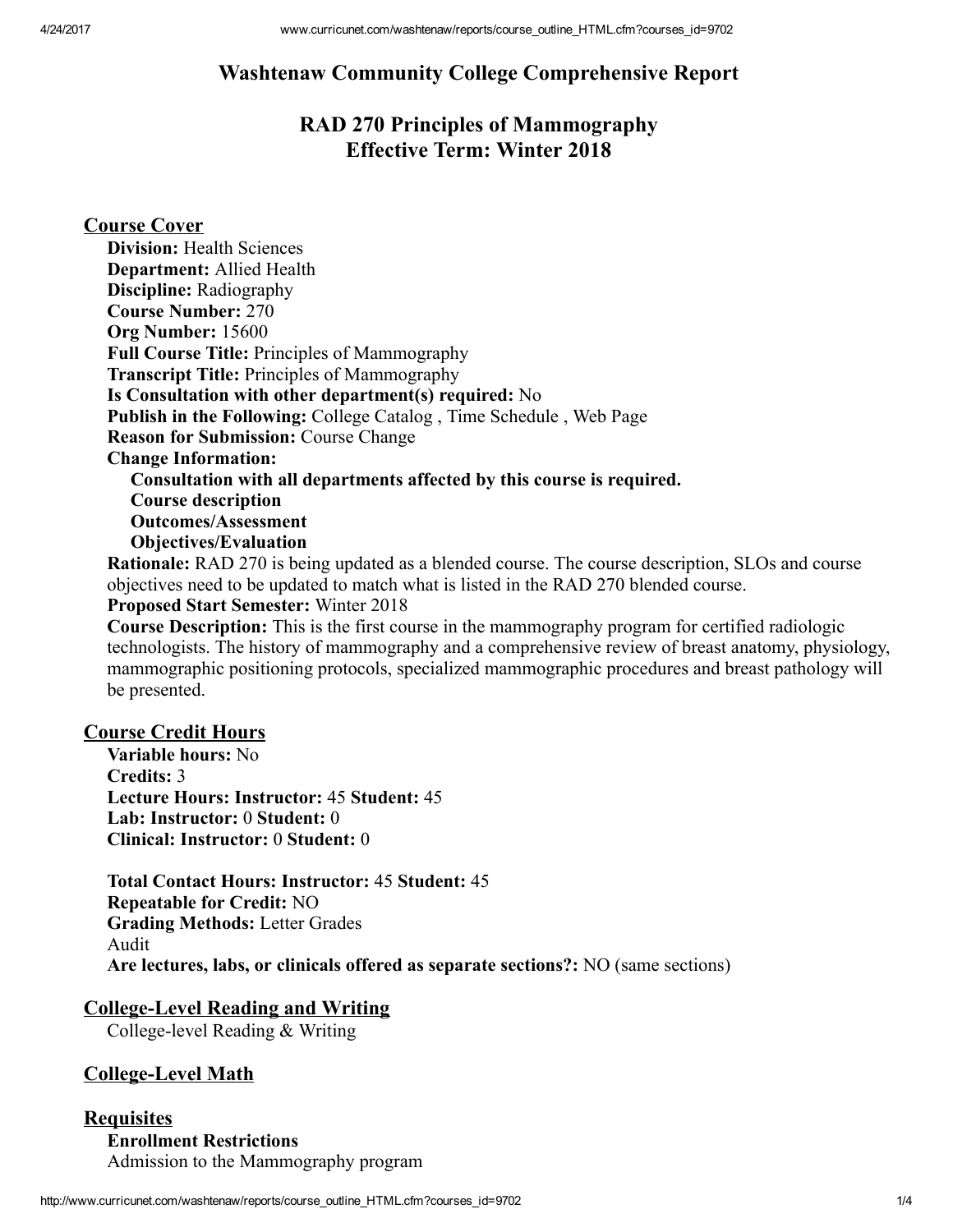## General Education

## Request Course Transfer

# Proposed For:

### Student Learning Outcomes

1. Identify the historical events that lead to the evolution of mammography.

### Assessment 1

Assessment Tool: Multiple-choice questions on the final examination Assessment Date: Fall 2017 Assessment Cycle: Every Three Years Course section(s)/other population: All sections/All students. Number students to be assessed: All students (maximum admission to the Mammography Program is 12 students). How the assessment will be scored: Answer key. Standard of success to be used for this assessment: 80% of the students will score 75% or higher on the outcome-related questions. Who will score and analyze the data: Faculty

2. Identify the development and anatomy of the human breast.

### Assessment 1

Assessment Tool: Multiple-choice questions on the final examination

Assessment Date: Fall 2017

Assessment Cycle: Every Three Years

Course section(s)/other population: All sections/All students.

Number students to be assessed: All students (maximum admission to the Mammography Program is 12 students).

How the assessment will be scored: Answer key.

Standard of success to be used for this assessment: 80% of the students will score 75% or higher on the outcome related questions.

Who will score and analyze the data: Faculty

3. Classify the clinical signs and symptoms of pathological conditions of the breast.

#### Assessment 1

Assessment Tool: Multiple-choice questions on the final examination Assessment Date: Fall 2017

Assessment Cycle: Every Three Years

Course section(s)/other population: All sections/All students.

Number students to be assessed: All students (maximum admission to the Mammography Program is 12 students).

How the assessment will be scored: Answer key.

Standard of success to be used for this assessment: 80% of the students will score 75% or higher on the outcome related questions.

Who will score and analyze the data: Faculty

4. Identify the mammographic positioning protocols for standard and special projections of the breast Assessment 1

Assessment Tool: Multiple-choice questions on the final examination Assessment Date: Fall 2017 Assessment Cycle: Every Three Years Course section(s)/other population: All sections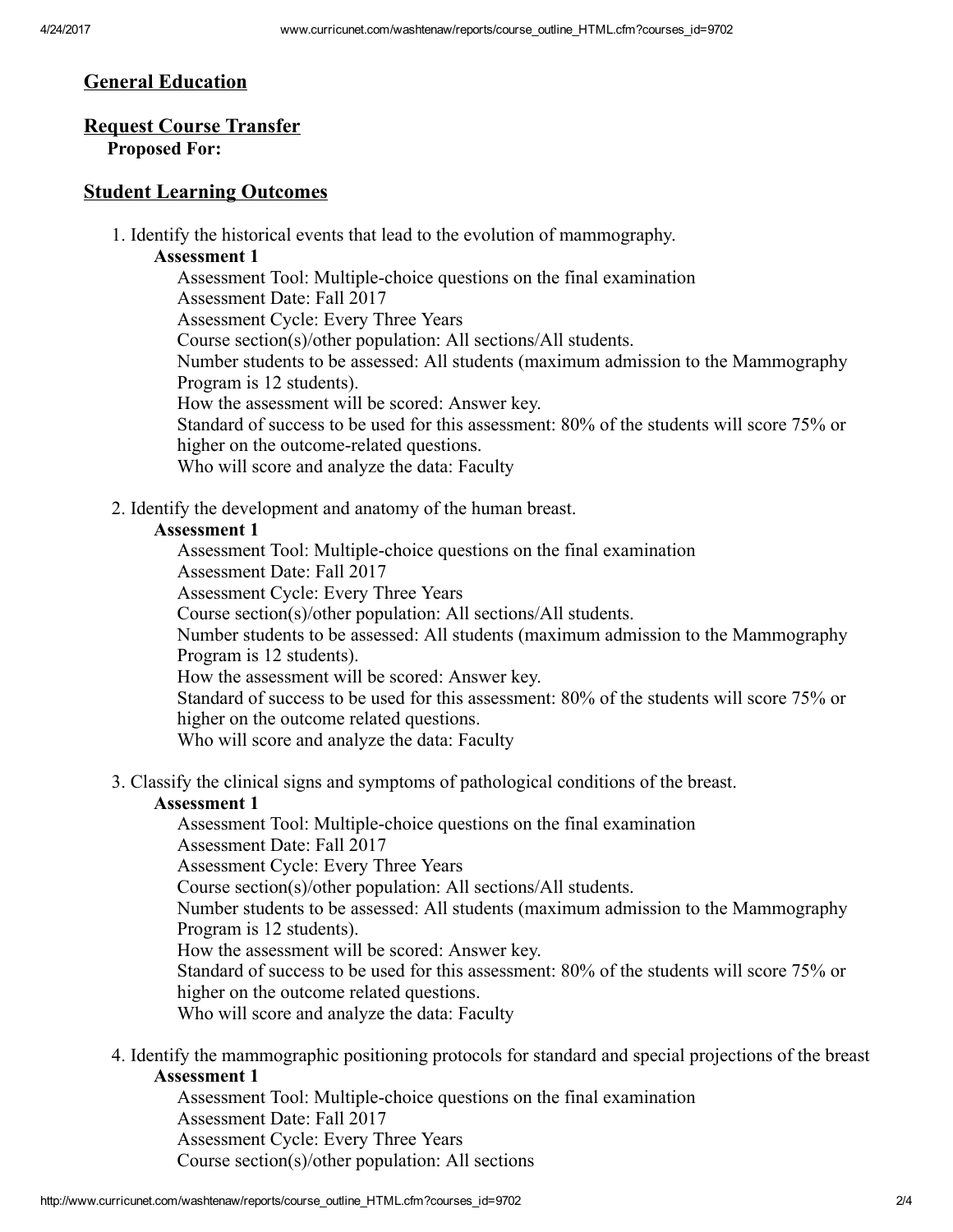Number students to be assessed: All students (maximum admission to the Mammography Program is 12 students)

How the assessment will be scored: Answer key

Standard of success to be used for this assessment: 80% of the students will score 75% or higher on the outcome related questions.

Who will score and analyze the data: Faculty

5. Differentiate the specialized diagnostic procedures used in breast imaging.

### Assessment 1

Assessment Tool: Multiple-choice questions on the final examination Assessment Date: Fall 2017 Assessment Cycle: Every Three Years Course section(s)/other population: All sections Number students to be assessed: 12 students How the assessment will be scored: Answer key Standard of success to be used for this assessment: 80% of the students will score 75% or higher on the outcome related questions. Who will score and analyze the data: Faculty

# Course Objectives

- 1. Discuss the historical events that lead to the development of mammography.
- 2. Identify the pioneers in breast imaging and state their contributions.
- 3. List and state the function of the external anatomy of the breast.
- 4. List and state the function of the internal anatomy of the breast.
- 5. Identify benign and malignant conditions of the breast.
- 6. Compare normal and abnormal radiographic appearances of the breast as related to various pathological conditions and tissue types.
- 7. List and describe the proper positioning methods used during general mammography, mass localization, and needle localization.
- 8. Explain breast self-examination procedures and other detection and staging methods.
- 9. Identify positioning methods which ensure the lowest radiation dose to the patient while maintaining optimum image quality.
- 10. Explain procedures and equipment set-ups for needle localization, glactograms, and cyst aspirations.
- 11. Differentiate between routine positioning protocols and special procedures used for mammographic procedures.
- 12. Differentiate between screening and diagnostic mammography.
- 13. Identify clinical indications for breast tomography.
- 14. Describe the procedure for preoperative wirelocalization and specimen radiography.
- 15. Explain the ductography procedure and its mammographic presentation.
- 16. State the purpose of breast fine needle aspiration cytology (FNAC).
- 17. State the protocol for a breast fine needle aspiration cytology (FNAC) procedure.
- 18. Explain the principles of a stereotactic biopsy.
- 19. List the factors that make stereotactic breast biopsy positioning challenging.
- 20. Define needle gauge, stroke margin, stereo pair, and biopsy.
- 21. Compare and contrast needle core biopsy and vacuum-assisted biopsy.
- 22. Name the parts and describe the process for using a biopsy instrument
- 23. Relate 3D thinking to X, Y, and Z coordinates.

# New Resources for Course

There are no new resources required for this course.

# Course Textbooks/Resources

**Textbooks** 

Andolina, Valerie, Lille, Shelly. *Mammographic Imaging: A Practical Guide*, 3rd ed. Lippincott Williams & Wilkins, 2010, ISBN: 1605470317.